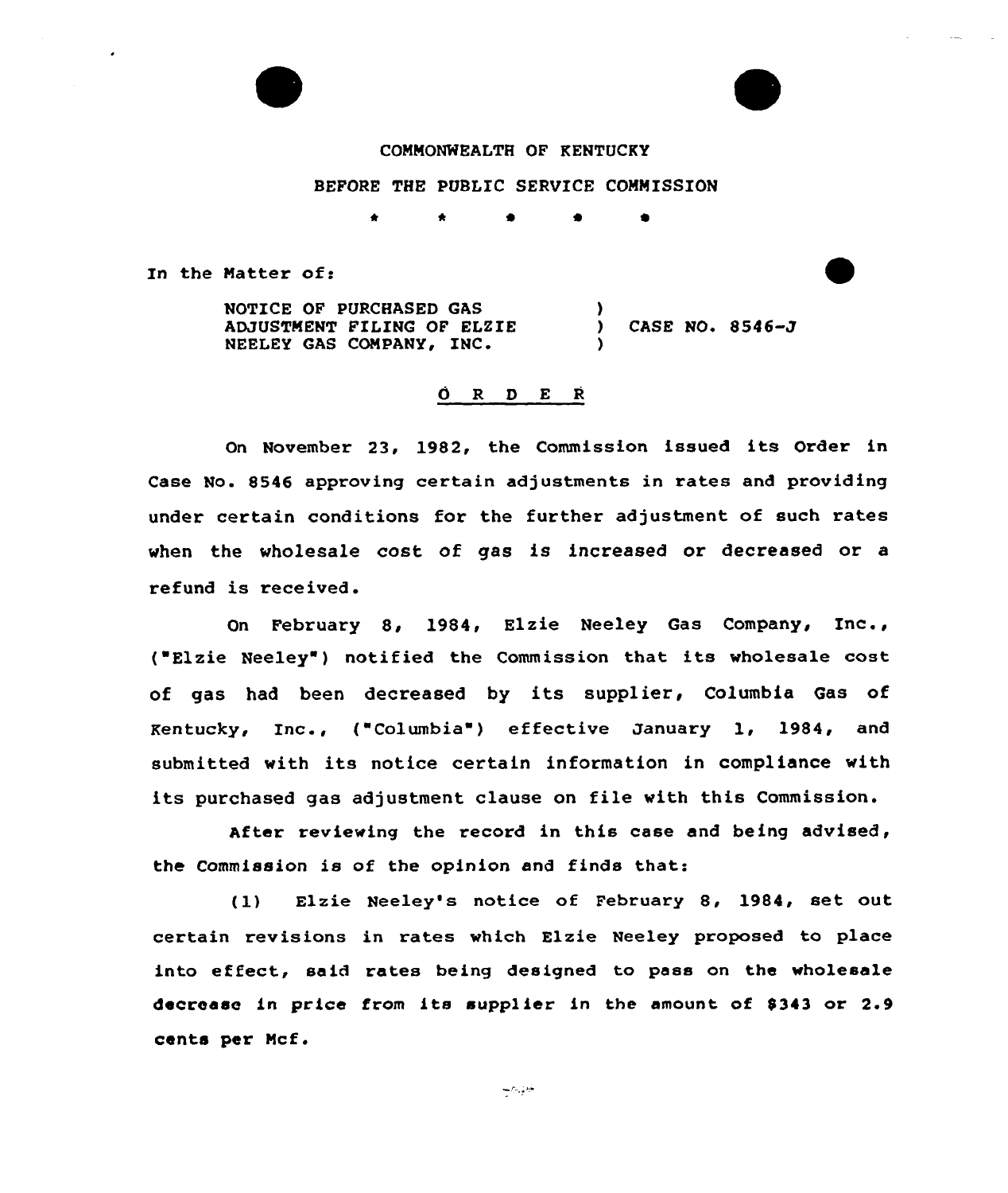(2) Elzie Neeley's wholesale cost of gas was decreased by Columbia effective January 1, 1984.

(3) Elzie Neeley's notice of February 8, 1984, requested an effective date of February 1, 1984, for its proposed rates. The proposed rates should be effective on and after January 4, 1984, to coincide with the effective date in Case No. 8546-I.

(4) Elzie Neeley should report to the Commission any excess revenues collected during the period from January 4, 1984, to the date the proposed rates are implemented, along with a plan to refund any excess collections to its customers.

(5) Elzie Neeley's adjustment in rates under the purchased gas adjustment provisions approved by the Commission in its Order in Case No. 8546 dated November 23, 1982, is fair, just and reasonable and in the public interest and should be effective with gas supplied on and after January 4, 1984.

IT IS THEREFORE ORDERED that the rates in the Appendix to this Order be and they hereby are authorized effective with gas supplied on and after January 4, 1984.

IT IS FURTHER ORDERED that within 30 days of the date of this Order Elzie Neeley shall report to the Commission any excess revenues collected during the period from January 4, 1984, to the date the proposed rates are implemented, along with a plan to refund any excess collections.

IT IS FURTHER ORDERED that within 30 days of the date of this Order Elzie Neeley shall file with this Commission its revised tariffs setting out the rates authorized herein.

出し ほっ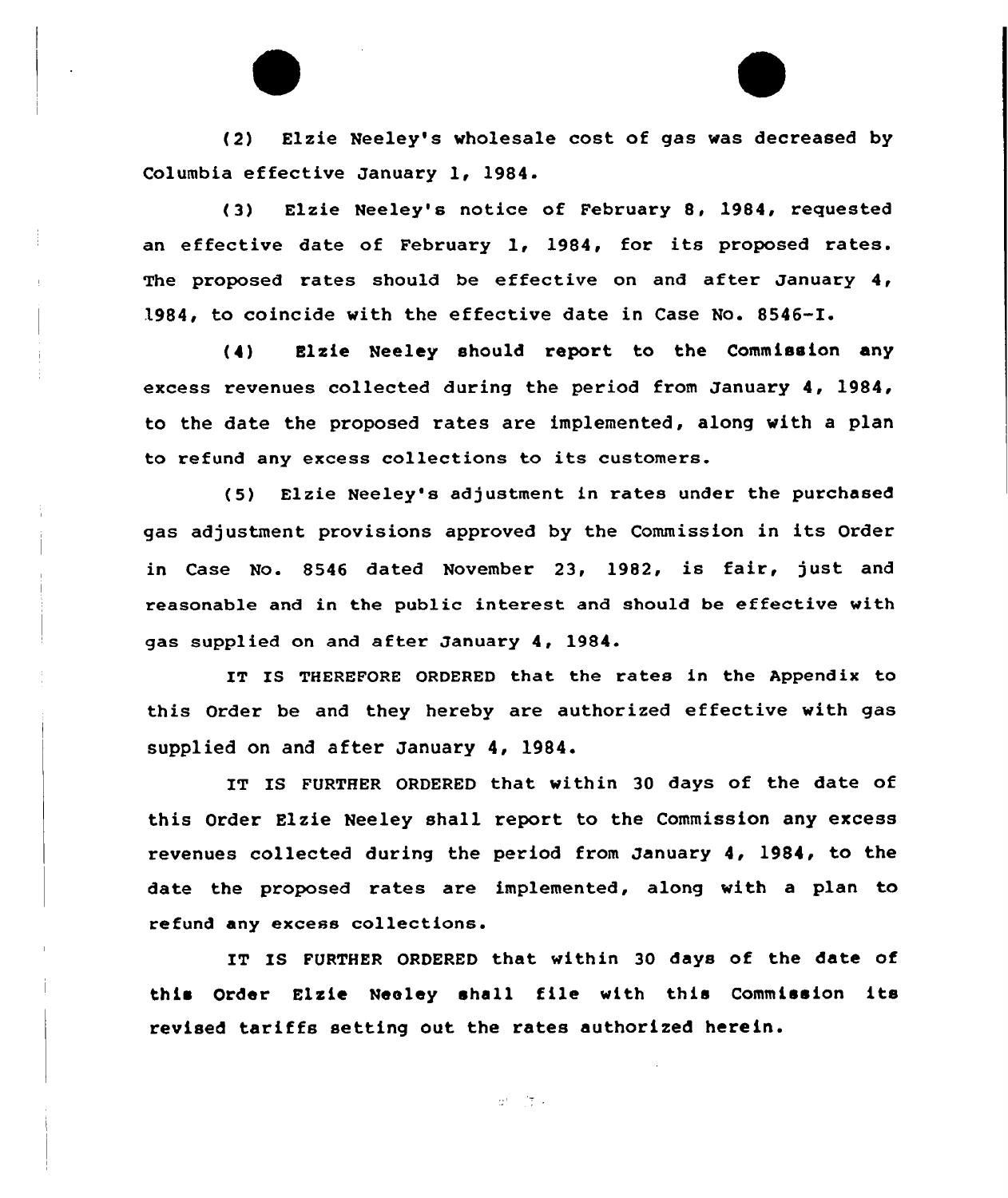

 $\bar{z}$ 

 $\alpha$ 

 $\sim$  10  $\sim$  10  $\sim$  10  $\sim$ 

÷

 $\gamma = \frac{1}{2}$ 

Done at Frankfort, Kentucky, this 17th day of February, 1984.

للأرب السراوا المد

PUBLIC SERVICE COMMISSION Chairman Vice <u>imiza</u>

Commissioner

ATTEST:

 $\mathcal{Q}(\mathcal{A})$  , and  $\mathcal{A}(\mathcal{A})$  , and  $\mathcal{A}(\mathcal{A})$  , and

 $\mathcal{L}_{\mathcal{A}}$ 

Secretary

----

 $\mathcal{R}=\mathbb{Z}_{\frac{N}{2},\infty}$  .